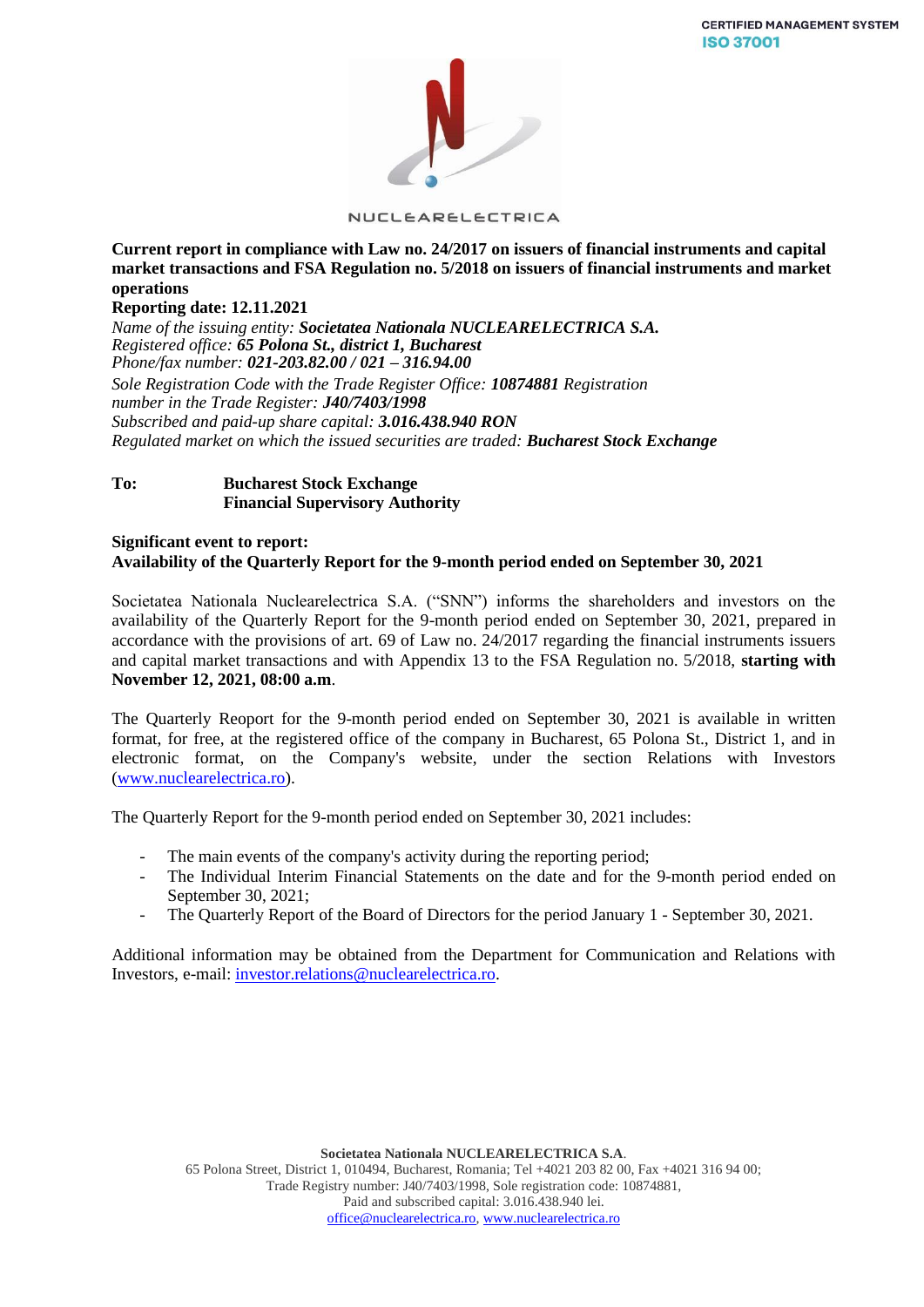### **Main results**

**1. Financial results of the period**

**In the nine-month period ended on September 30, 2021, SNN registered a net profit of 640,608 thousand lei, 34.1% higher compared to the similar period of last year. Operation result (EBIT) registered a 40.3% increase, and EBITDA a 23.8% increase compared to the same period of last year.** 

| <b>Indicator</b><br>[thousand RON]                      | 9-month period<br>ended on<br><b>September 30, 2021</b><br>(unaudited) | 9-month period<br>ended on 30<br>September 2020<br>(unaudited) | <b>Variation</b> |
|---------------------------------------------------------|------------------------------------------------------------------------|----------------------------------------------------------------|------------------|
| <b>Production (GWh)*</b>                                | 7,572                                                                  | 7,684                                                          | $(1.5\%)$        |
| Operating revenues, of which:                           | 2,186,432                                                              | 1,777,182                                                      | 23.0%            |
| Revenues from the sale of electricity**                 | 2,114,818                                                              | 1,731,673                                                      | 22.1%            |
| Operating expenses, less depreciation and<br>impairment | (1,014,377)                                                            | (830,690)                                                      | 22.1%            |
| <b>EBITDA</b>                                           | 1,172,055                                                              | 946,492                                                        | 23.8%            |
| Impairment and depreciation                             | (417, 428)                                                             | (408, 763)                                                     | 2.1%             |
| <b>EBIT</b>                                             | 754,627                                                                | 537,729                                                        | 40.3%            |
| Net financial result                                    | 17,295                                                                 | 34,904                                                         | $(50.4\%)$       |
| Net income tax expense                                  | (131, 314)                                                             | (94, 944)                                                      | 38.3%            |
| Net profit                                              | 640,608                                                                | 477,689                                                        | 34.1%            |

*\*Electricity produced and delivered by Cernavoda NPP in the National Energy System.*

*\*\*Including revenues from the sale of thermal energy, insignificant in the total revenues.*

**Operating profit** (EBITDA) increased by 23.8% as compared to the same period of the previous year, mainly following the increase of operating revenues by 23%, influenced by the increase by 22.1% of the revenues from the sale of electricity.

**Operating revenues** increased by 23%. This increase was caused by the increase by 19.8% of the weighted average price of the electricity sold between January 1 and September 30, 2021, as compared to the weighted average price from the same period of 2020, considering the sale of a total quantity of electricity that was by 1.9% higher.

# **2. Electric power sales (quantities, prices and values) over the period January 1 - September 30, 2021**

The gross production of electricity of the two operational units of CNE Cernavoda was 8,241,915 MWh over the period January 1 - September 30, 2021 (of which 2,923,498 MWh in the third quarter of 2021); from this gross production, the own technological consumption of the Units during operation, and during the outages ensured from own production was of 670 thousand MWh over the period January 1 - September 30, 2021 (of which 241 thousand MWh in the third quarter of 2021).

Thus, the electricity produced and delivered in the National Energy System ("SEN") was 7,571,854 MWh in period January 1 - September 30, 2021, compared to the same period of 2020 (7,683,903 MWh), a decrease of 1.5%. In Q3 2021 the electricity quantity produced and delivered in SEN was 2,682,131 MWh, 22.7% higher than the level recorded in Q3 2020 of 2,185,269 MWh.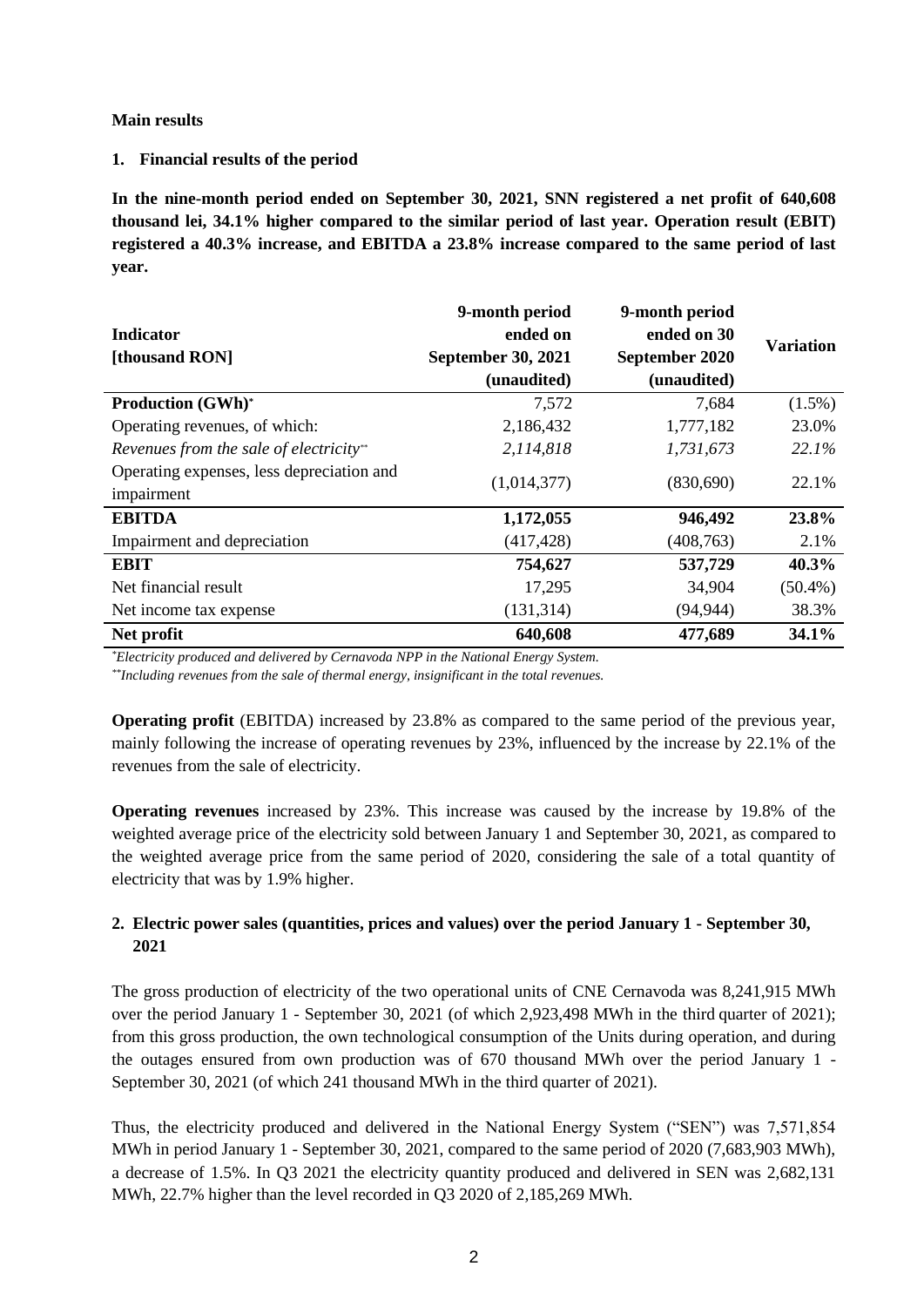| Sales by types                                                                                            | <b>Quantities</b><br>in MWh | $\frac{0}{0}$<br>of total<br>sales | Average price<br>[Ron/MWh]<br>with Tg<br>included] | <b>Revenues from</b><br>sales<br>[RON] |
|-----------------------------------------------------------------------------------------------------------|-----------------------------|------------------------------------|----------------------------------------------------|----------------------------------------|
| Sales on the regulated market <sup>*</sup>                                                                | 361                         | $0.0\%$                            | 183.93                                             | 66.347                                 |
| Sales on the competitive market (bilateral contracts<br>and PZU and PI contracts), out of which:          | 8,036,733                   | 99.7%                              | 263.06                                             | 2,114,110,030                          |
| $-$ Sales on PCCB $-$ LE, PCCB $-$ LE Flex, PCCB $-$<br>$NC$ , $PC - OTC$ contracts and supply agreements | 6,930,338                   | 86.0%                              | 250.17                                             | 1,733,740,074                          |
| - PZU and PI sales                                                                                        | 1,106,395                   | 13.7%                              | 343.79                                             | 380, 369, 956                          |
| Positive imbalances on PE <sup>**</sup> )                                                                 | 25,818                      | 0.3%                               | 223.30                                             | 5,765,189                              |
| <b>Total sales January 1 - September 30, 2021</b>                                                         | 8,062,912                   | 100%                               | 262.93                                             | 2,119,941,566                          |

**Electric power sales (quantities, prices and values) over the period January 1 - September 30, 2021**

*\*) NB: Starting with 2021, ANRE no longer established delivery obligations for manufacturers on the regulated market. The contracts concluded on the regulated market for the second half of 2020 have delivery in CET hours; the last delivery time in 2020 being the first in January 2021 (361 MWh, regulated price amounting to RON 183.93/MWh (including Tg)).*

*\*\*) NB: RON 43,857 of the value presented represents revenues redistributed in January 2021 resulted from the balancing of the system, based on the application of ANRE Order no. 76/2017 and ANRE Order no. 61/2020. The value of positive imbalances for September 2021 is estimated.* 

The electricity quantity sold on the regulated market, based on contracts, on the spot market (PZU and PI) and on PE is 8,062,912 MWh, 5.2% more than the sales program, of 7,666,743 MWh (sized on the production estimate, without estimating unplanned outages) and 1.9% more than the electricity quantity sold in the same period of 2020.

The difference between the electricity sold by the Company and the electricity produced and delivered by CNE Cernavoda (491.1 thousand MWh) is represented by the electricity purchased for the full coverage of the contractual obligations, an electricity quantity that was purchased 86% from the spot market, 12% on PE, and the rest by long-term contracts.

The revenues obtained from the electricity market related to electricity deliveries over the period January 1 - September 30, 2021 are of RON 2,119,941,565 (of which RON 43,857 represent redistributed revenues resulted from balancing the system, 9.5% higher than the budget revenues over the period January 1 - September 30, 2021, and 22% higher than the revenues in the same period of 2020, respectively. Compared to the budgeted revenues comprised in the rectification of the Revenue and Expense Budget of 2021, approved by Resolution no. 11/28.10.2021 of the Ordinary General Meeting of Shareholders, the revenues obtained on the electricity market related to the electricity deliveries in period January 1 - September 30, 2021 is 0.9% higher.

The average weighted sale price, for the electricity quantities sold (without the resulted market and PE), resulted over the period January 1 - September 30, 2021, is of 263.06 RON/MWh (including Tg). For comparison, the weighted average price of all the transactions performed on the markets on which SNN operated over the period January 1 - September 30, 2021 (PCCB – LE, PCCB – LE flex, PCCB – NC, PC – OTC, PZU and PI), calculated based on the values published by OPCOM in the monthly market reports, is of 295.20 RON/MWh. Over the period January  $1<sup>st</sup>$  - September 30<sup>th</sup>, 2020, the average weighted sale price, for the energy quantities sold (without the regulated market and PE) was of 227.15 RON/MWh (including  $T_g$ ).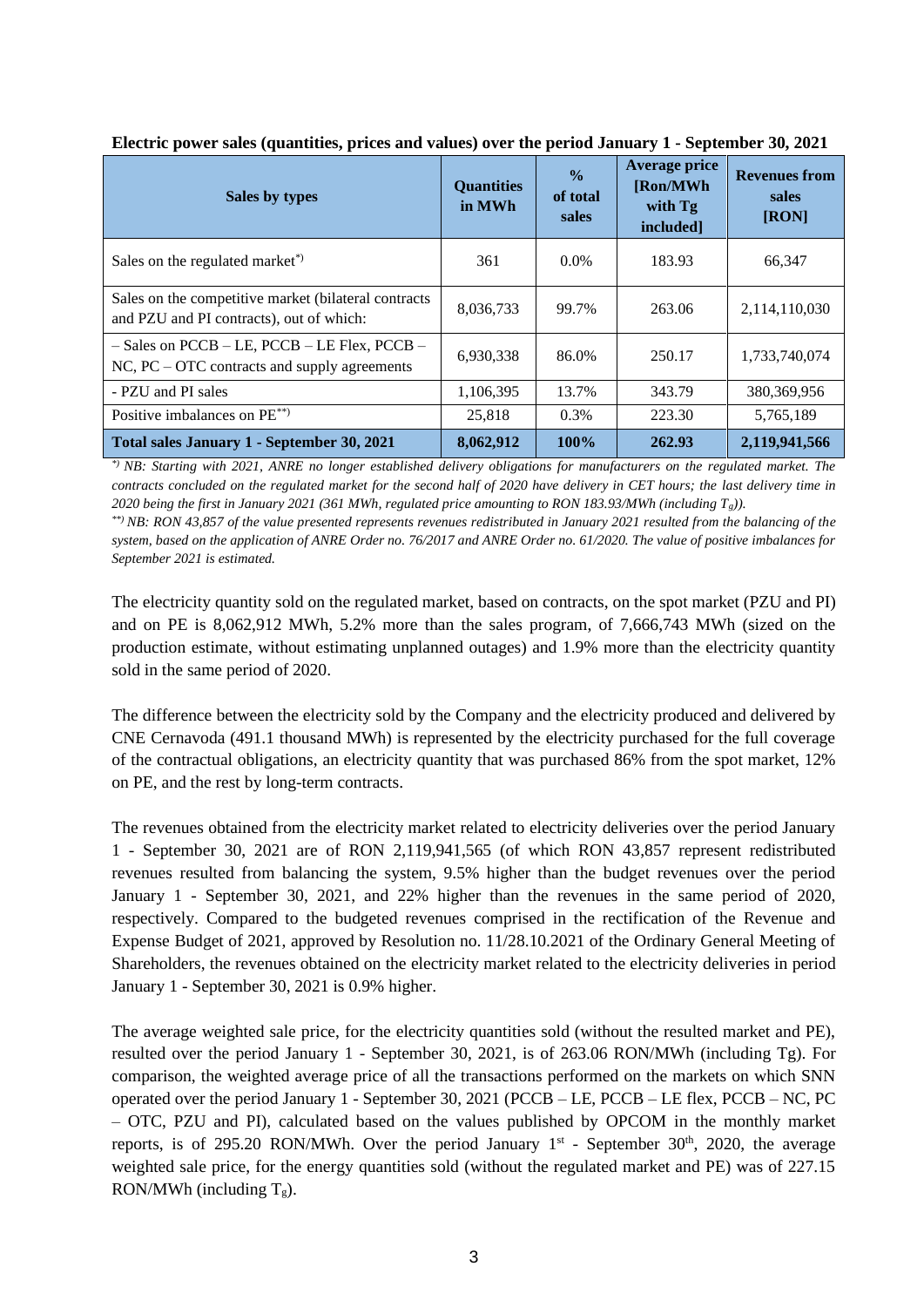The electricity quantities sold on the **competitive market of bilateral contracts** represented in period January 1 - September 30, 2021 a percentage share of **86%** out of the total volume of the sold electricity, compared to the percentage of 51.1% recorded in period January 1 - September 30, 2020. The average sale price for bilateral contracts in this period was 250.17 RON/MWh ( $T<sub>g</sub>$  included), a decrease of 6.2% compared to the average price recorded in period January 1 - September 30, 2020, of 266.81 RON/MWh ( $T_g$  included); given that the value of the transportation fee for introducing electricity in the network  $T_g$ has remained unmodified since January 2020 (1.30 RON/MWh according to ANRE Order no. 218/11.12.2019).

On the **spot market (PZU and PI**), over the period January 1 - September 30, 2021, a quantity of electricity representing **13.7%** of the total sales volume was sold, compared to the percentage share of 29.9% recorded over the same period of 2020. The energy average selling price on the spot market (PZU and PI) achieved by SNN over the period January 1 - September 30, 2021 was of 343.79 RON/MWh (with  $T_g$  included), as compared to 159.46 RON/MWh (with  $T_g$  included) recorded over the same period of 2020.

## **3. Investment program on September 30, 2021**

The total value of the investment program of SNN for 2021 is 433,860 thousand RON (without the component allocated to the payment of the debt service related to long-term loans), a program approved by Resolution no. 7/06.05.2021 of the Ordinary General Meeting of Shareholders of SNN, as part of the Income and Expense Budget ("BVC") of SNN for 2021.

Resolution no. 11/28.10.2021 of the Ordinary General Meeting of Shareholders approved the rectification of the Revenue and Expense Budget for 2021. According to this rectification, the total value of the investment program of SNN for 2021 is 356,774 thousand RON (without the component allocated to the payment of the debt service related to long-term loans).

The comparative situation of the investment accomplishments (value and percentage) for January 01 - September 30, 2021 compared to the same period of 2020 is presented in the table below:

| Year | Value<br>investment program<br>[thousand RON] | <b>Performed</b><br>$(01.01 - 30.09)$<br>[thousand RON] | <b>Achievement level</b><br>$(01.01 - 30.09)$<br>$($ %) |
|------|-----------------------------------------------|---------------------------------------------------------|---------------------------------------------------------|
| 2021 | 433,860                                       | 244,022                                                 | 56.2%                                                   |
| 2020 | 309,544                                       | 157,112                                                 | 50.8%                                                   |

As in the previous years, Nuclearelectrica S.A. structured its investment development program according to goals defined in relation to the needs of the branches (Cernavoda Nuclear Power Plant (CNE) and Pitesti Nuclear Fuel Factory (FCN)) regarding production continuity, so as to achieve a high level of utilization of the production capacity (EAF Energy Availability Factor) in compliance with the nuclear safety regulations and the long-term maintenance of the level of excellence in the operation of the plant. At the same time, the goal of the development program is to cover the necessity to upgrade/refurbish certain systems, for economic reasons (specific consumption reductions, improvement of certain parameters related to the served processes, with a positive impact on efficiency), as well as legal ones – the need to implement upgrades in relation to nuclear security, environmental protection and labor security representing imperative requirements imposed by the regulatory authorities in the field.